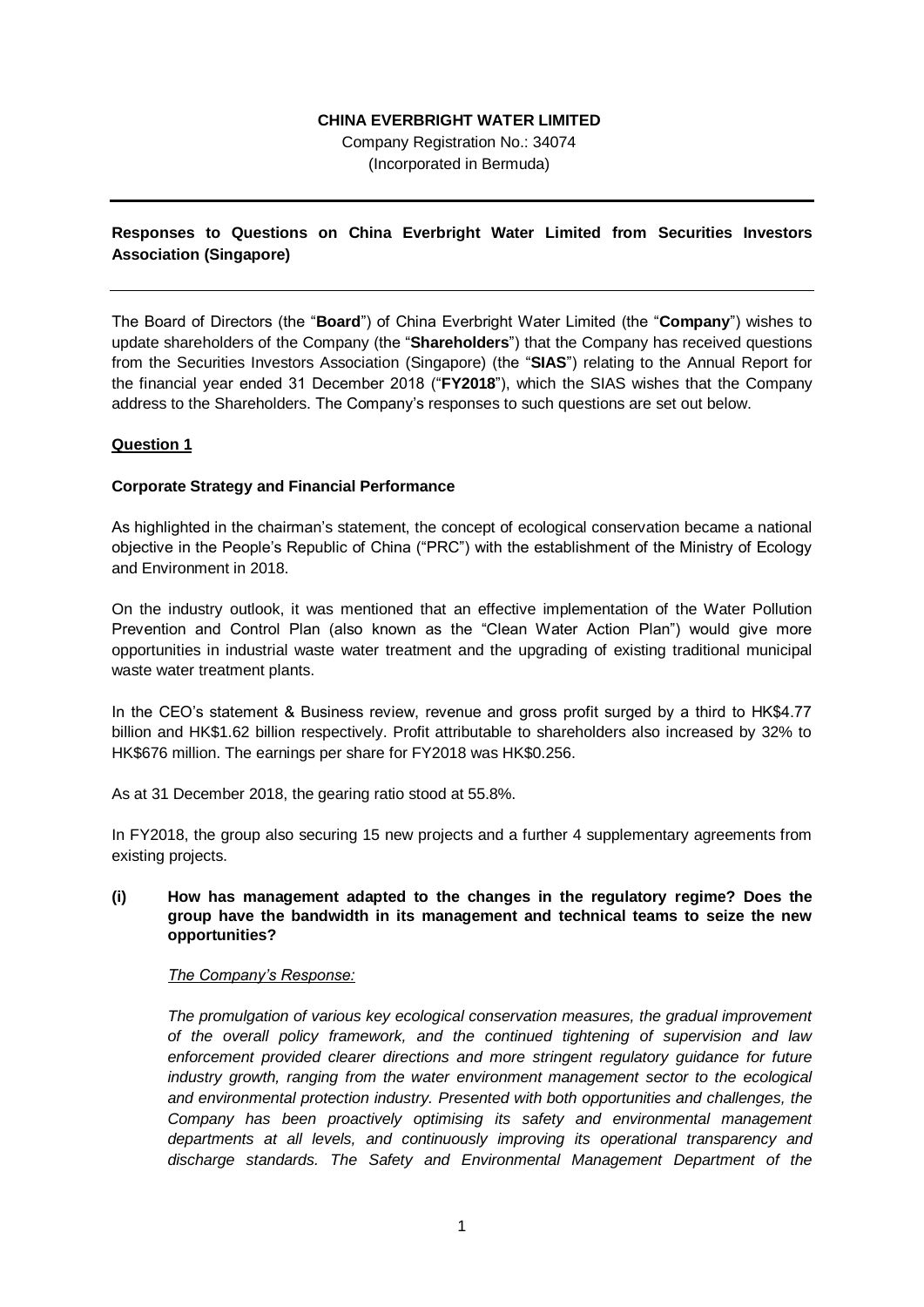*Company, which was newly established in 2019, will create a more comprehensive and longterm environmental management mechanism.*

*With new areas of the water business, such as water environment management, having become the new directions of the water industry, the Company has (i) developed a set of development strategies in recent years for the concurrent growth of its traditional and new business segments, (ii) carried out technology research and development ("R&D") on relevant areas, and (iii) strengthened its efforts in team building. As a result, the Company and its subsidiaries (the "Group") have transformed into an enterprise that focuses on the comprehensive management of water environment, the comprehensive utilisation of water resources and the comprehensive protection of water ecology. Its objectives are to build its business capabilities with "good quality, high standard and advanced technology" and to be able to response steadily to the tightened industry and regulatory trends. Separately, the Company has an experienced and stable senior management team, with an average of over ten years of experience in assessing, developing and managing projects in the water industry, and they also possess extensive industry knowledge, experience and operational expertise. The management teams at regional and project levels have strong professional expertise and rich experience in the local markets.*

# **(ii) Please clearly state the group's growth initiatives and strategic priorities for 2019-2020.**

## *The Company's Response:*

*The management team of the Company (the "Management") believes that the water environment management sector and the ecological and environmental protection industry*  will continue their rapid development in the next few years. The Group, while solidifying firmly *in the traditional areas such as municipal waste water treatment and municipal water supply, has been and will be actively gaining advantageous positions in new business areas such as industrial park waste water treatment, urban water environment management and black-odor water body treatment. The Group will continue enhancing its efforts in in-house R&D and in the "industrial-academic" research collaboration, and further integrate its existing platforms relating to technology R&D and design, so as to enhance its core technological competitiveness and the commercialisation of its research results. In addition, the Group will improve its engineering and operational management proficiencies relating to safety, environment and occupational health, to ensure that all construction works will be carried out*  safely and orderly and all projects will be operated stably and in compliance with relevant *standards. By taking various measures and adhering to its development path towards "marketisation and professionalism", the Company is striving to stand out among its peers in the competitive market environment.*

## **(iii) Would the company consider listing down all its plants (operational and under construction) and provide an overview that includes the capacity, utilisation, concession model (such as BT, BOT, TOT, BOO), etc?**

#### *The Company's Response:*

*The Company lists the particulars of all its projects in the sustainability report that is published in May of every year. It will also consider disclosing the project details in its annual reports in the future for the shareholders' reference.*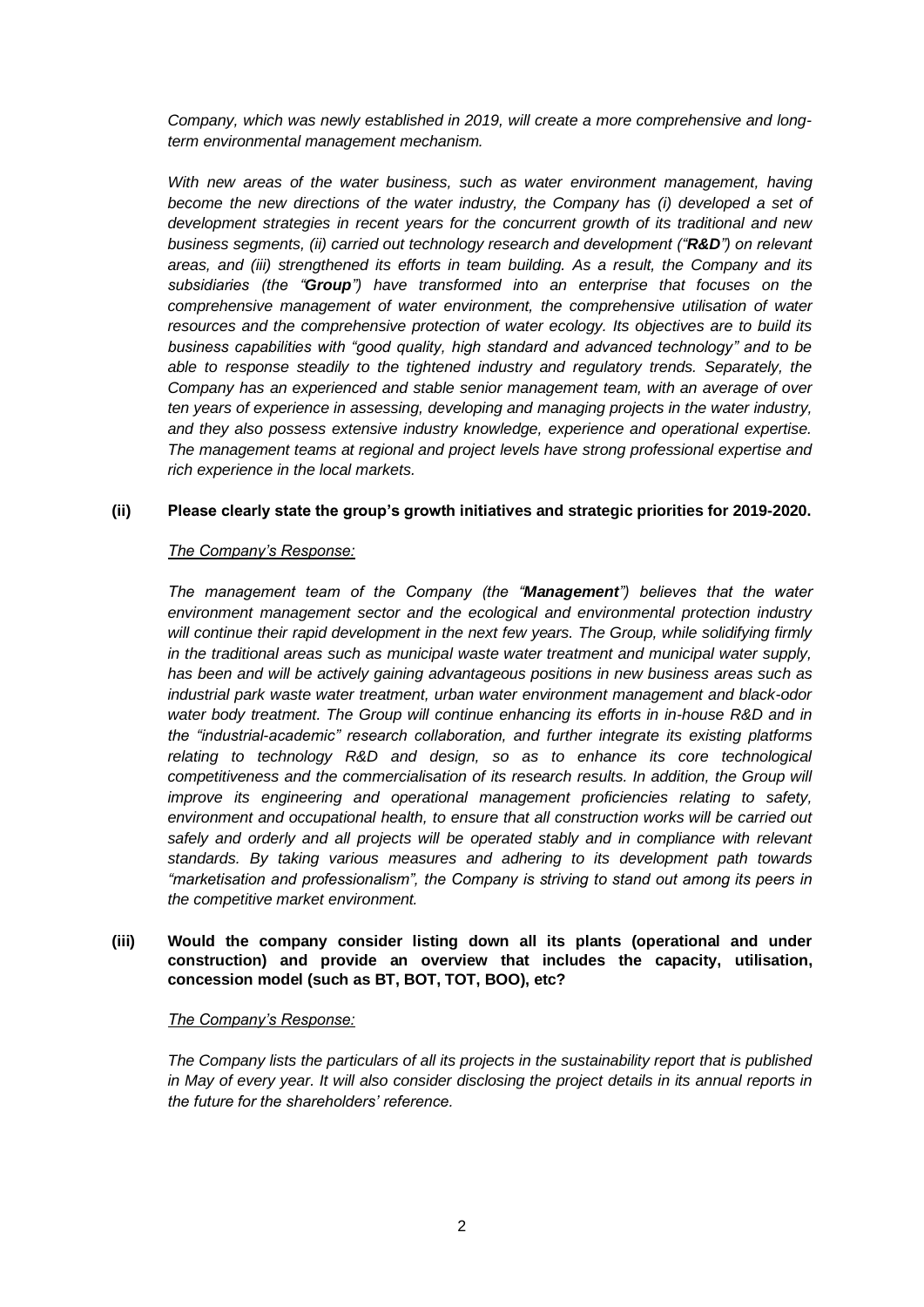## **(iv) What is the projected impact on the group's cash flow and earnings due to the hike? What are the criteria for tariff hikes and how frequently are the tariffs reviewed?**

#### *The Company's Response:*

*In 2018, a total of 18 projects of the Group were approved for an increase in water treatment service fees ("Tariff Hikes") ranging from 1% to 165%, mainly attributable to project upgrading, increasing operating costs and changes in tax policies. The Tariff Hikes had a positive impact on the Group's revenue and cash flows in 2018 that the Group's revenue increased by approximately 3% and the operating cash flows before working capital changes of the Group increased by approximately 7% arising therefrom. The Tariff Hikes are expected to have a positive impact on the Group's revenue and operating cash flows over the service concession period in the future.* 

*The initial amount of the water treatment service fee of a project is specified in the service concession agreement, which is negotiated between the Group and the relevant local government authorities. The Group's service concession agreements expressly provide for the circumstances under which the project companies may apply to adjust the water treatment service fee. Such circumstances include, but are not limited to, inflation, changes in loan benchmark interest rates or public utility charges, and changes in the relevant regulations on the quality standard of influent to be treated and the effluent after treatment. The Tariff Hikes become effective after they are approved by the relevant local government authorities. In general, the mechanism for effecting Tariff Hikes will be triggered when the increase in operating costs reaches certain amount or percentage. If the operating cost increases frequently within a short period of time, the Tariff Hikes will be effected within the prescribed period of time as specified in the agreement.*

# **Question 2**

## **Financial Statements and Audit Commit Commentary**

The "Recoverability of trade receivables" is a key audit matter ("KAM") highlighted by the Independent Auditor in their Report on the Audit of the Financial Statements (page 78). Key audit matters are those matters that, in the professional judgement of the Independent Auditor, were of most significance in the audit of the financial statements of the current period.

As noted in the KAM, as at 31 December 2018, the group had trade receivables amounting to HK\$721,281,000, net of expected credit losses ("ECL") allowance of HK\$49,888,000.

In Note 22 (page 174 – Trade and other receivables), the ageing analysis of the trade receivables that are not impaired is as follows: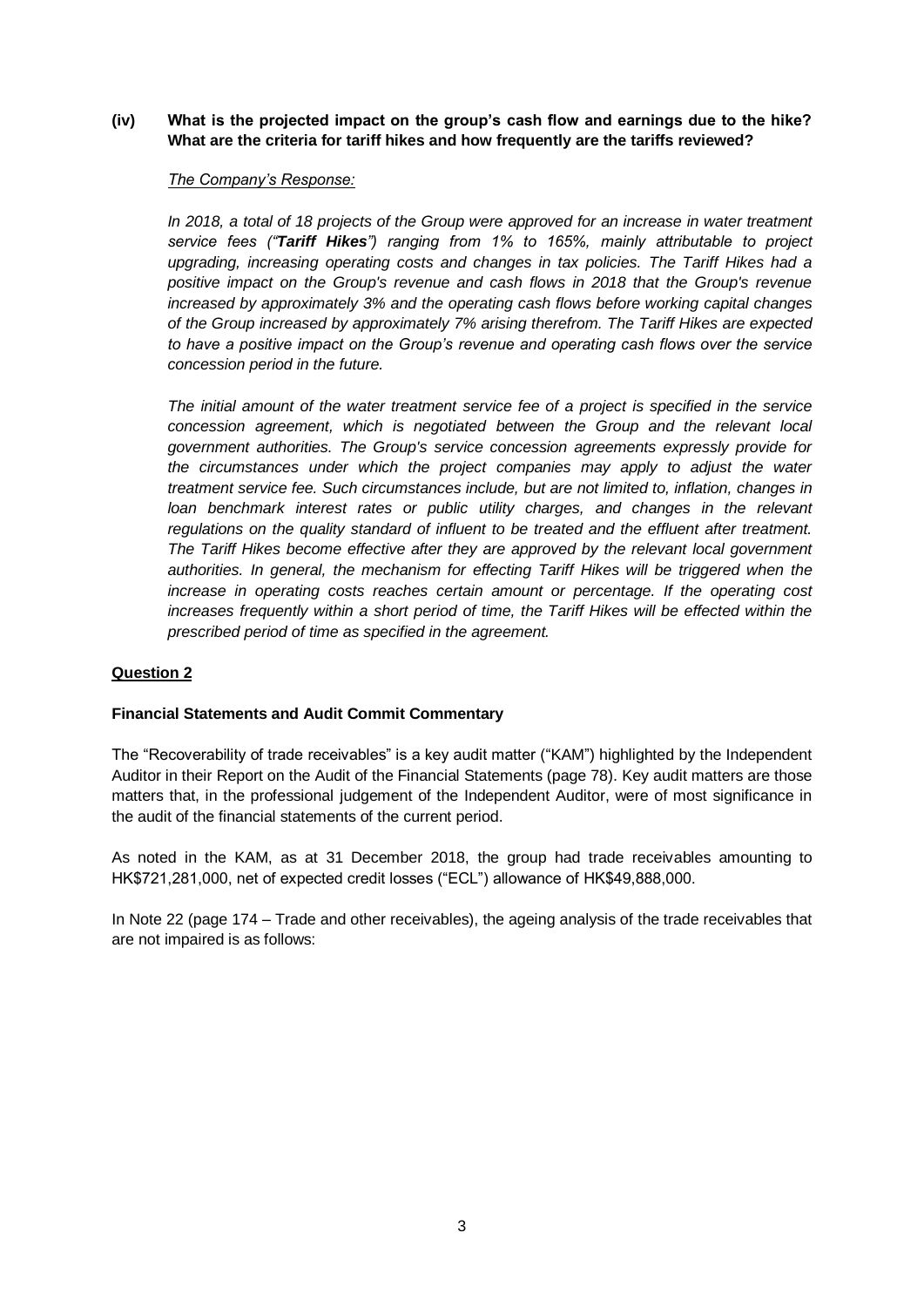| Group                         | 本集团        |  |                               |                        |
|-------------------------------|------------|--|-------------------------------|------------------------|
|                               |            |  | As at 31 December<br>于十二月三十一日 |                        |
|                               |            |  | 2018<br>二零一八年                 | 2017<br>二零一七年          |
|                               |            |  | <b>HK\$'000</b><br>千港元        | <b>HK\$'000</b><br>干港元 |
| Current                       | 即期         |  | 367,987                       | 222,142                |
| Past due:                     | 已逾期:       |  |                               |                        |
| $-1$ to 30 days               | - 1至30日    |  | 21,844                        | 40,250                 |
| $-31$ to 90 days              | - 31至90日   |  | 73,100                        | 32,578                 |
| - 91 to 180 days              | -91至180日   |  | 133,978                       | 13,685                 |
| - 181 to 365 days             | - 181至365日 |  | 54,511                        | 25,391                 |
| - more than 1 year but within | - 超过一年但两年内 |  |                               |                        |
| 2 years                       |            |  | 38,851                        | 74,860                 |
| - over 2 years                | - 两年以上     |  | 31,010                        | 4,871                  |
| Amounts past due              | 逾期款项       |  | 353,294                       | 191,635                |
|                               |            |  | 721,281                       | 413,777                |

وسرعته للمراجع

As at 31 December 2018, the outstanding amount of trade receivables past due but not impaired increased by 74% to HK\$721 million. In particular, the amount past due by over 2 years jumped from HK\$4.9 million to HK\$31.0 million and the amount past due by 91 to 180 days is approximately 10 times higher at HK\$134 million.

## **(i) Can management help shareholders understand the reasons for the increase in the total trade receivables past due but not impaired and, in particular, the amounts that are overdue by more than 2 years?**

## *The Company's Response:*

 $\sim$   $\sim$   $\sim$ 

*More than 95% of the trade receivables of the Group that have been overdue for more than 2 years, and for which impairment have not been provided for, can be attributed to the water treatment service fee receivables of a wastewater treatment project in Liaoning Province. Although the amount has been overdue for more than two years at the end of 2018 was relatively large, the relevant project company has continuously received payment of its service fees in recent years. Furthermore, the relevant local government does not have any disagreement on the amount outstanding. Throughout the years, the relevant project company has been actively discussing with the relevant local government regarding the matter and it has obtained a written letter from the relevant local government in November 2018, pursuant to which, the local government undertook to make repayment of all outstanding receivables in the next three years and, from 2018, to settle all the future water treatment service fees for any year within the same year. By the end of 2018, the local government had made full payment of the water treatment service fee for 2018 as promised, and according to the letter provided by the local government, the outstanding receivables overdue for more than 2 years will also be paid in 2019.*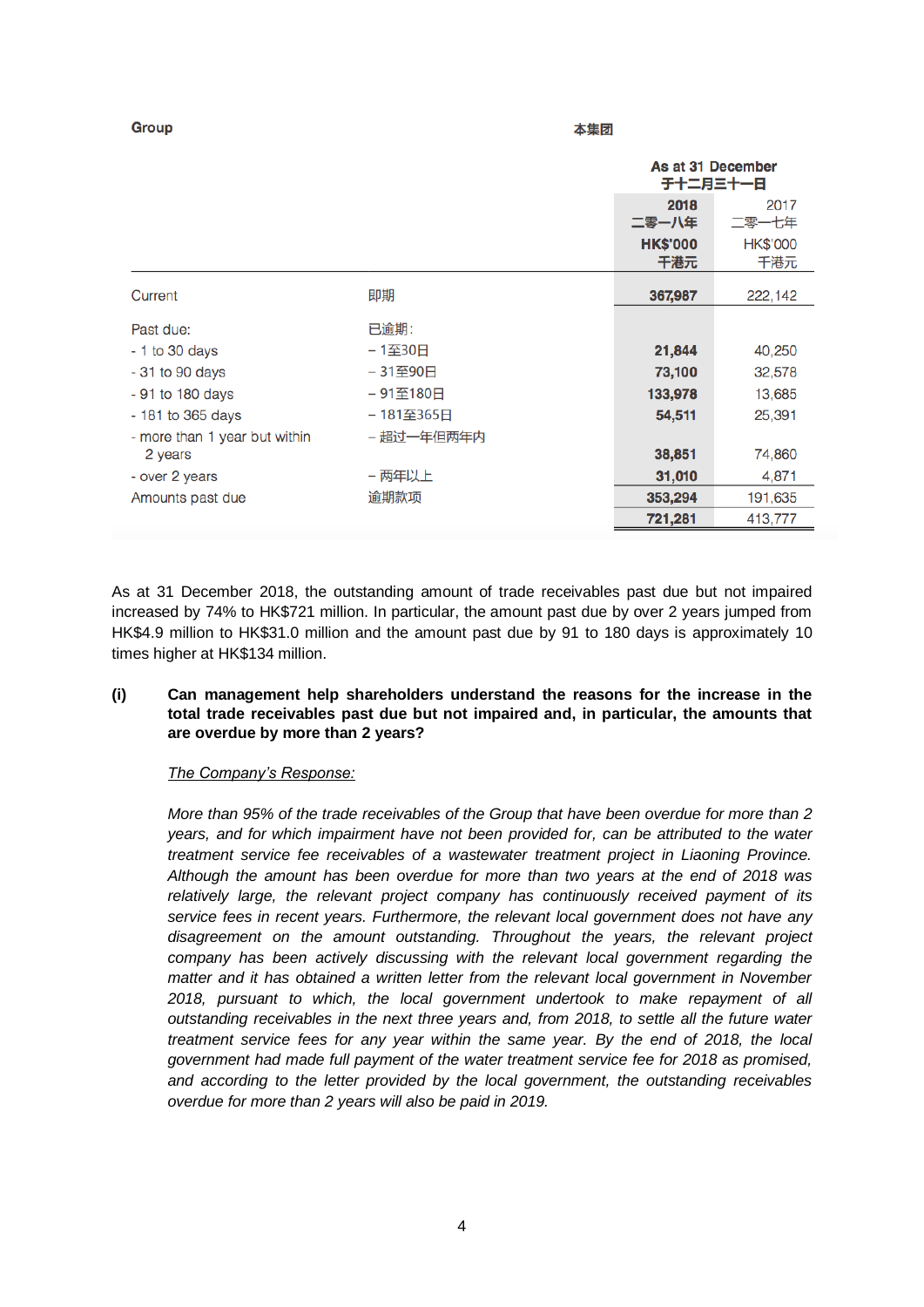*Trade receivables that have been overdue for 91 days to 180 days have also increased as compared to last year. Such trade receivables are primarily attributed to (i) the water treatment service fee receivables of a waste water treatment project in Shandong Province (accounting for 33%), (ii) the receivables due from a customer arising from sales and installations of equipment under an engineering, procurement and construction ("EPC") project undertaken by Jiangsu Tongyong Environment Engineering Co., Ltd. ("Jiangsu Tongyong", which is a wholly-owned subsidiary of the Company that provides engineering and construction services) (accounting for 39%), and (iii) the project design service fee receivables of Xuzhou Municipal Design Institute Co., Ltd. ("Xuzhou Design Institute"), a company newly acquired by the Group in 2018 (accounting for 9%).*

*The major reason for trade receivables of the above-mentioned waste water treatment project in Shandong Province being overdue was due to the delayed payment of water treatment service fees upon approval of tariff hike after the upgrading of the project was completed. As at 28 February 2019, the relevant local government has approved the payment of waste water treatment service fees of approximately HKD96.55 million.*

*The above-mentioned trade receivables of Jiangsu Tongyong arose from sales and*  installations of equipment, and such trade receivables are expected to be recovered in full *amount in 2019.*

*Xuzhou Design Institute was acquired by the Group in 2018. Although a number of trade receivables were overdue as at the date of completion of the acquisition, the Group has included some protective clauses in the sales and purchase agreement to ensure that the Group will not suffer losses in connection therewith.*

## **(ii) What is the process by management to evaluate the collectability of these long outstanding receivables?**

#### *The Company's Response:*

*For long outstanding trade receivables, the Management primarily assesses the recoverability of the trade receivables of a customer based on such customer's financial condition, credit standing, settlement track record and the past experiences with the customer.*

*Since the Group's customers are local government departments in different provinces of the PRC, the settlement of trade receivables mainly depends on the budget, credit standing, fiscal policy, development plan and the related priorities of the local government departments. Based on the Group's past experiences, although sometimes there might be delay in payments by local government departments, none of the projects has experienced issues with non-payment. Payments from local government departments have been made constantly and there has been no dispute on the balances or any default in payments. As such, the Management considers the credit risk faced by the Group to be low and there is minimum and manageable risk regarding the recoverability of long-aged trade receivables.*

**(iii) Can management help shareholders understand its efforts in collecting these long outstanding trade receivables? Given that most of the debtors are local government authorities in the PRC tied down to a long contract, how can management improve its working capital management to free up capital to support its future growth?**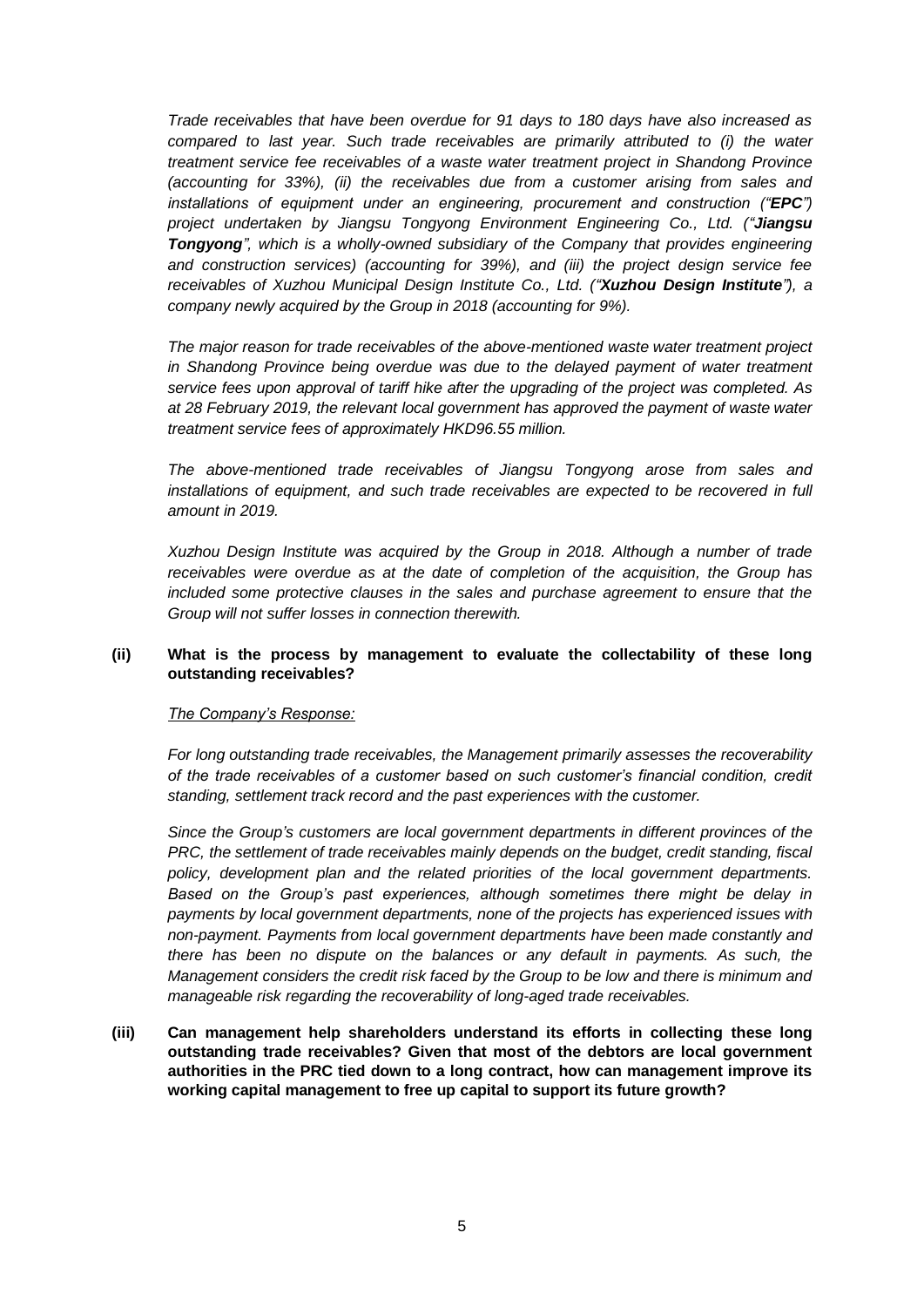#### *The Company's Response:*

*Since the listing of the Company on the Singapore Exchange Securities Trading Limited ("SGX-ST") through the reverse takeover of HanKore Environment Tech Group Limited in December 2014 and the acquisition of Dalian Dongda Water Co. Ltd. in November 2015, the Management has been focusing on managing trade receivables, especially the recovery of the long-aged trade receivables. Through providing safe, stable and quality standardconforming services and proactively cooperating with the local government departments in their upgrading plans, the Group receives recognition from, and establishes a good working relationship with, the local government departments. This facilitates the collection of the trade receivables. In particular, as for the acquired projects which experienced non-payment from local government departments or had trade receivables overdue for more than two years at the time of acquisition, the trade receivables situation has drastically improved. Since 2016, the trade receivables collection rate has increased year by year. In particular, in 2017, the trade receivables collection rate exceeded 100%, indicating that the Group not only received in full the water treatment service fees for that year, but it also recovered some of the outstanding receivables from prior years. As such, trade receivables balance as at end of that year was reduced to HK\$414 million.*

*The Management maintains extensive and close communication with the local government departments to ensure that the payment of the outstanding receivables from past years and for the current year is included in the budget of the local government department, so as to recover the outstanding trade receivables. For example, trade receivables of a wastewater treatment project in Liaoning Province had been overdue for more than 2 years when the project was acquired in November 2015. After three years of unremitting efforts of the Management, the Group received a letter from the local government department in November 2018 under which the local government undertook to pay the outstanding amount in full in three years from 2019 to 2021 in the proportion of 30%, 30% and 40% respectively.*

*In view of the fact that the Group's customers are mainly local government departments in the PRC and the term of the contracts are long, the Group short-lists and partners with credible business partners based on the risk assessment of each potential investment project. The Management takes into consideration of the financial capabilities and credit standing of the relevant local government during the assessment stage to avoid the occurrence of credit risk problems at a later stage of the investment. During the operation stage of a project, the Management maintains close communication and co-operation with local government departments and strengthens the efforts in collecting trade receivables, in order to free up more funds to support the development and growth of the Group.*

#### **(iv) Has the audit committee (AC) evaluated if the group's credit risk has increased as the group scaled up its operations? Has the AC considered making further improvement to its credit risk framework?**

#### *The Company's Response:*

*In relation to the credit risk faced during its operations, the Group adopts a series of credit risk management measures to prevent and reduce such risk. The Audit Committee and the Board, together with the Management are deeply involved in the formulation and implementation of such measures.*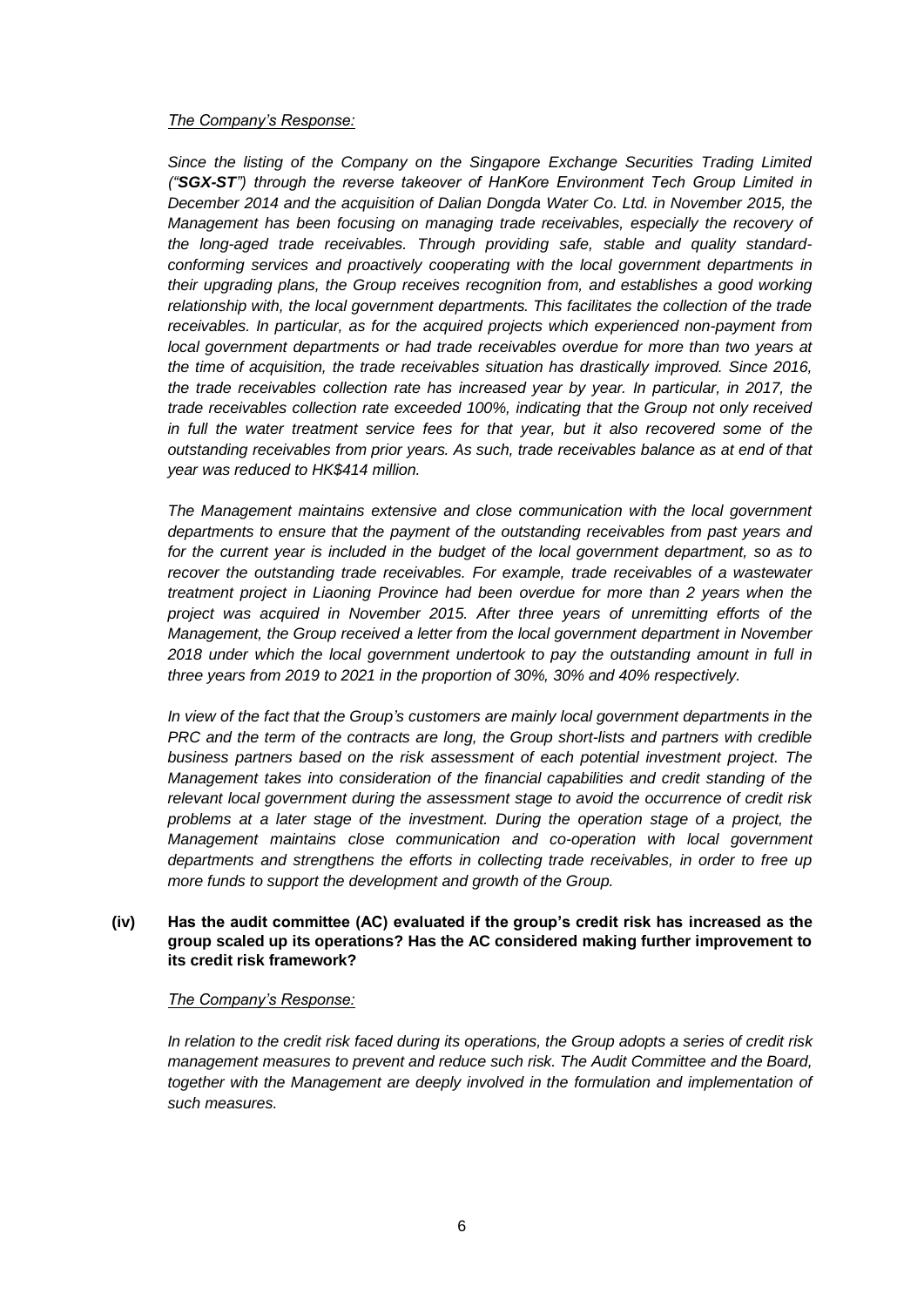*Currently, most customers of the Group are the local government authorities of PRC and most of the Group's revenue comes from the service fees collected from the PRC's local governments in respect of its provision of the water treatment or water environment management services. Pursuant to the service agreements relating to the water treatment projects or water environment management projects, the local governments shall pay the service fees to the Group either one month or on a regular basis after the Group's provision of such services. In practice, due to the local governments' finance budgets or settlement cycles, local governments pay the service fees to the Group at different timings and cycles. For example, while the local governments for some of the Group's projects adopt a half-yearly or an irregular settlement cycles, they generally ensure that all the service fees payable for the year are fully paid within the same year. As such, the Group's receivable balance demonstrates certain fluctuations. Besides that, some of the acquired projects, due to the historical factors which existed before the Group's acquisition, record substantial amount of receivables, and this would usually take a few years to improve and resolve after the Group completes the acquisition.* 

*Specifically, the Group focuses on economically more developed regions as its key expansion regions for the new projects, such as: Yangtze River Delta, Bohai Economic Rim, and Guangdong-Hong Kong-Macao Greater Bay Area. Most of the Group's existing projects are also located in the coastal economically developed regions, such as Shandong Province, Jiangsu Province, Dalian City and inland economically developed regions, such as Beijing Municipality, Shaanxi Province, Henan Province, Hubei Province. The local governments of such regions usually possess stronger financial capability, contractual spirit and environmental protection awareness. In negotiating the terms and conditions of the projects, the Group ensures that the terms regarding the service fee payment and adjustment mechanism are clearly set out in the project agreements. When the Board or the Management considers the projects, the financial capability and creditworthiness of the counterparty to the project agreements is also one of the key consideration factors. In respect of the acquisition projects, during the due diligence, commercial negotiation and investment decision-making process, the Group also monitors and puts a lot of consideration into the economic development situation of the regions where the projects are located and the financial capability and creditworthiness of the local governments or the project customers. In relation to the acquisition projects with larger receivables amount or higher credit risk, the Group usually prevents and reduces the impact of the credit risks on the Group through arrangements such as contingent payment, receivables recovery guarantee or performance guarantee.*

*In relation to the operating projects, the Management, at least once a month, summarises and analyses the Group's receivables based on locations and types of projects and ageing of debts. For the projects which have a larger amount and a longer ageing period of receivables, the Management, apart from implementing good operation management of the projects, actively communicates with the relevant local governments to obtain a concrete repayment plan or explores innovative methods to solve the receivables problem. The Audit Committee and the Board, at least once a quarter, receive a report from the Management on the Group's receivables, and they will then discuss in details and formulate targeted measures towards improvement of the situations. The internal auditors of the Group carry out audits on the receivables management of the Group and the credit risk of the customers; communicate such audit results and the proposed rectification actions to the relevant project companies; record the details in their audit reports; and report to the Audit Committee every quarter. In addition, the external auditor of the Group (the "Independent Auditor") also includes the recovery of trade receivables as a key audit matter and has disclosed the relevant audit procedure in the Independent Auditor's Report.*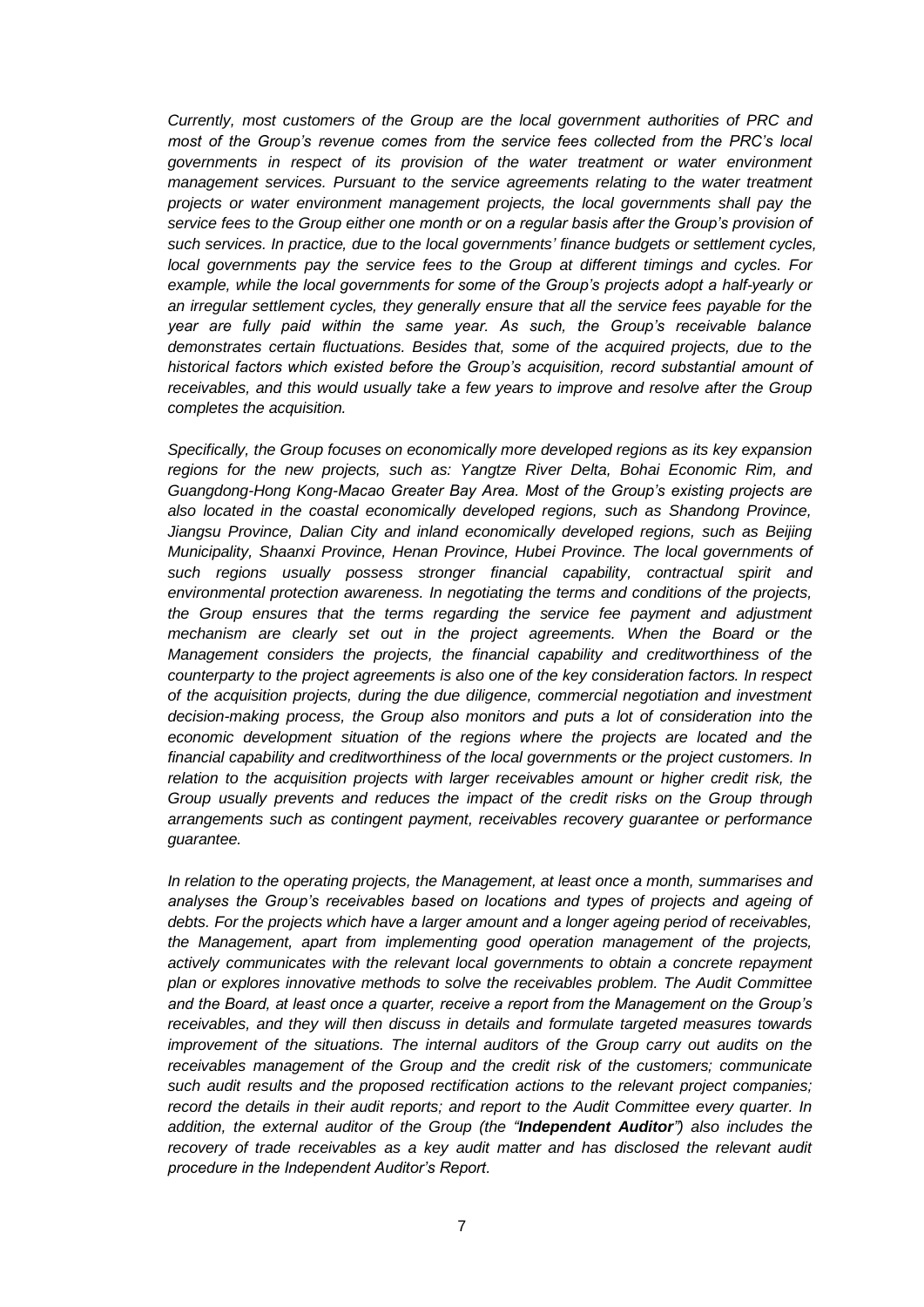*The Audit Committee periodically evaluates the credit risk faced by the Group and is of the view that the credit risk currently faced by the Group is within control and the existing credit risk management system remains effective in the material aspect of preventing and reducing the credit risk. Following the expansion of the Group's business scale and business area, the Audit Committee will continue working with the Management as well as the internal auditors and the external auditors to evaluate and further improve and enhance the credit risk management system, as and when appropriate.*

# **Question 3**

## **Corporate Governance**

In the Corporate governance report, it was disclosed that Mr. Lim Yu Neng Paul and Ms. Cheng Fong Yee were first appointed to the board on 31 July 2007. Mr. Lim and Ms. Cheng have each served on the board for over 11 years.

In addition, in August 2018, the Monetary Authority of Singapore issued a revised Code of Corporate Governance ("2018 CG Code"). As a consequence of the revised 2018 CG Code, the Singapore Exchange has made amendments to its Listing Rules which came into effect on 1 January 2019, except for the rules on the 9-year tenure for independent directors and the requirement for independent directors to comprise one-third of the board which come into effect on 1 January 2022. Under the revised Listing Rules, the term of an independent director will be limited to nine years after which the long tenured directors will be subject to a two-tier vote by shareholders.

#### **(i) Has the company evaluated the impact of the 2018 CG Code and the amendments to the Listing Rules on the board?**

#### *The Company's Response:*

*The Board currently comprises seven Directors, including a Non-Executive Chairman, two Executive Directors and four Independent Directors; and the Chairman of the Board (the "Chairman") and the Chief Executive Officer are not related to each other. The Board has established five sub-committees ("Board Committees"), namely, the Audit Committee, Nominating Committee, Remuneration Committee, Strategy Committee and Management Committee. These Board Committees function within written terms of reference and operating procedures, which are reviewed on a regular basis. Each of these Board Committees reports its activities regularly to the Board. All the members of the Audit Committee, Nominating Committee and Remuneration Committee are Non-Executive Directors, and the chairman and majority of the members of each such committees are Independent Directors. Apart from that, in respect of the Board's conduct of affairs, Board performance, remuneration policy and disclosure of remuneration, risk management and internal controls, shareholder rights and communication, and engagement with shareholders, the Company has been complying with the principles under the Code of Corporate Governance 2012 (the "2012 Code") and following the best practices recommended by the 2012 Code. In the event that the Company's practices deviate from any guidelines of the 2012 Code, the Company provides the relevant explanation for such deviation in its annual reports.*

*The Company notes that the Code of Corporate Governance 2018 ("2018 Code") and the amendments to the SGX-ST Listing Manual updated some of the requirements and practices relating to corporate governance. After review and evaluation, the Company is of the view that such updates do not have any impact on the Board as the Company has complied with the updated requirements or practices under the 2018 Code in material aspects such as in*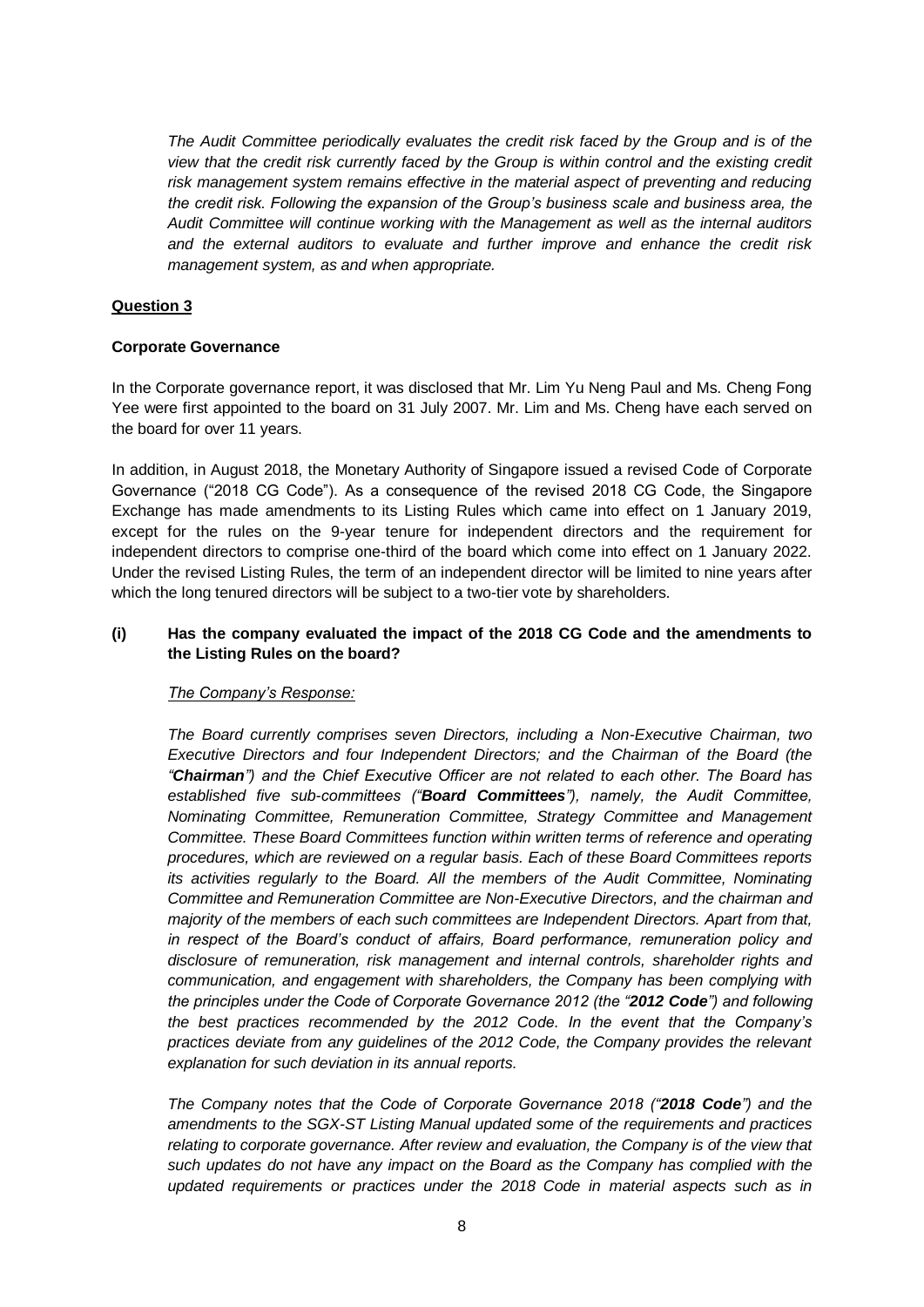*relation to the composition and conduct of affairs of the Board and Board Committees. As for the two-tier vote in respect of re-election of the Independent Directors with more than 9 years in service, the Company will ensure that such requirement to be complied with within the prescribed period.* 

#### **(ii) Is the company considered a foreign issuer on the SGX and thus required to have at least two independent directors who are Singapore residents on a continuing basis?**

#### *The Company's Response:*

*The Company was incorporated in Bermuda pursuant to the Bermuda Companies Act 1981 and is considered as a "foreign issuer" listed on SGX-ST. As such, the Company is required at all times to have at least two Independent Directors, who are residents in Singapore.*

**(iii) With the appointment of independent directors Mr. Zhai Haitao and Ms. Hao Gang in 2015 and 2018 respectively, what are the company's other near term plans to refresh the membership of the board to comply with the new 2018 Code in good time?**

#### *The Company's Response:*

*As mentioned above, the Company's current composition of the Board and Board Committees have complied with the principles and guidelines under the 2018 Code.*

*The Board currently has two members (namely Mr. Lim Yu Neng Paul and Ms. Cheng Fong Yee) who have served the Board for over 9 years. They were both appointed as the Company's Independent Directors in July 2007. Since then, the Company experienced changes in controlling shareholders and the Management teams twice. The current controlling shareholder only gained control of the Company in December 2014 and the current remaining Board members as well as all the senior management personnel and executive officers joined the Company following that change. Thus, although Mr. Lim Yu Neng Paul and Ms. Cheng Fong Yee served the Board for over nine years from the date of their appointment, both the Nominating Committee and the Board held the view that they remain independent in character, judgment and conduct and that they have no relationship with the Company, its controlling shareholders or its officers that could jeopardize their independence. The Nominating Committee and the Board will continue undertaking a rigorous review of the independence of the Independent Directors who have served the Board for more than nine years, and will ensure that the Company complies with the 2018 Code and the revised SGX-ST Listing Manual relating to the two-tier vote for the appointment of the relevant Independent Directors.*

*The Nominating Committee of the Company, at least once a year, reviews the composition of the Board, including the education and working background, expertise, experience and contributions of each Board member towards the Company to ensure that the Board is sufficiently independent and diverse, and is able to provide constructive advice on the Company's development from various perspectives. After forming an opinion on the composition of the Board, the Nominating Committee makes recommendation to the Board for their deliberation and decision. In the event that there is any change to the composition of the Board or the relevant Board Committee, the Company will release an announcement immediately.*